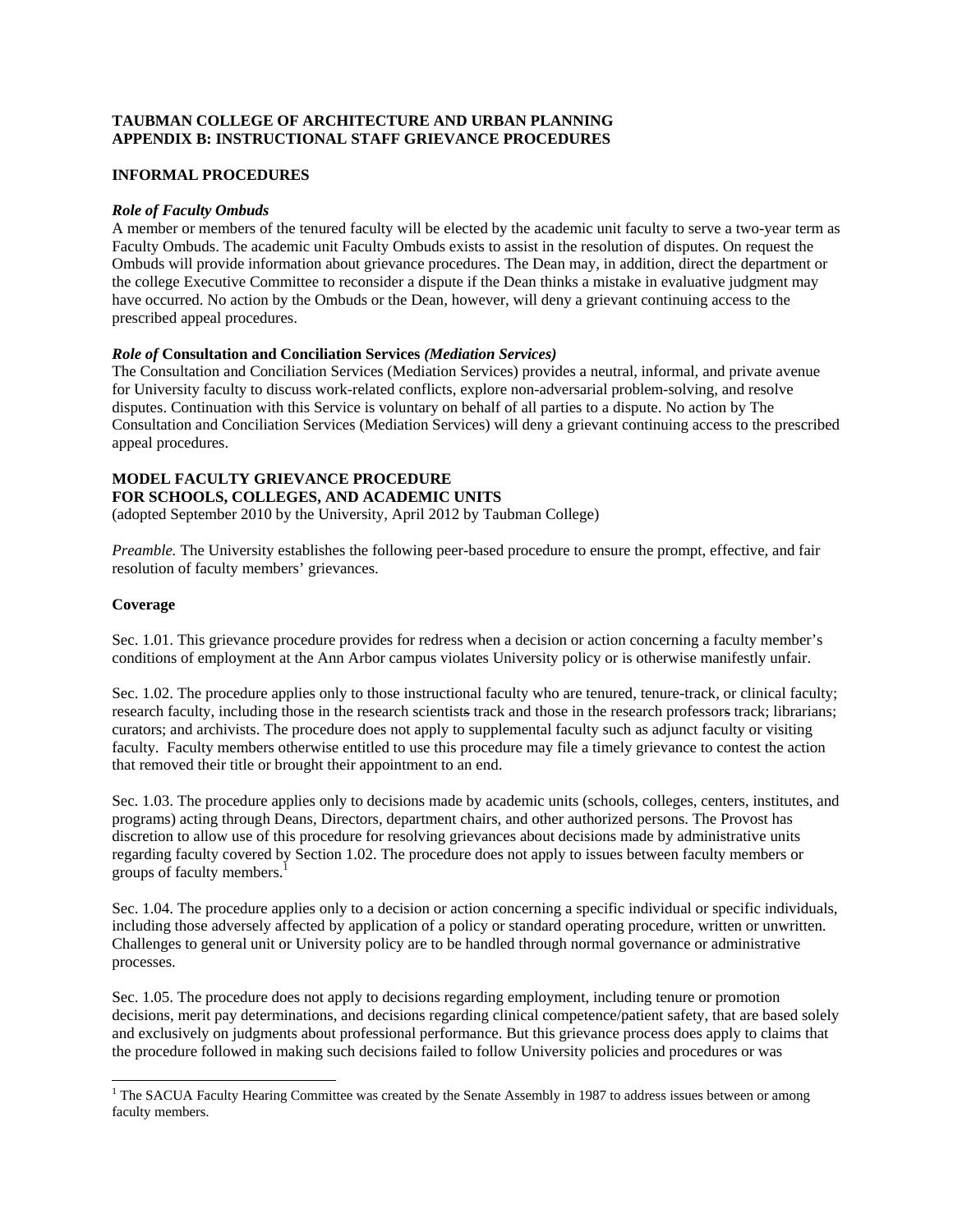otherwise manifestly unfair, or that the decisions violated standards of nondiscrimination contained in Regental Bylaw 14.06 (revised September 2007). A faculty member's salary history and similar data may be considered in determining the value placed on previous performance and whether the contested decision was based solely and exclusively on judgments about professional performance.

Sec. 1.06. The procedure does not serve as an additional step in a dispute that has been addressed in another formal hearing procedure of the University or a University unit. But a faculty member may use this grievance process to review new sanctions imposed by an academic unit acting on the basis of findings made in a different hearing procedure.

#### **Filing Grievances; Parties and Responsibilities**

Sec. 2.01. A faculty member shall file a grievance within ninety (90) calendar days of the date the grievant first knew or could reasonably have been expected to know, on the basis of documentation or otherwise if there is no documentation, of the decision or action that gave rise to the grievance. Grievances shall be filed on a Faculty Grievance Form (FGF) and submitted to the Director of Academic Human Resources (DAHR) and the SACUA Faculty Grievance Monitor (FGM). The DAHR shall transmit a copy of the FGF to the named respondent(s), with copies to the Dean or Director. In extraordinary circumstances, a Grievance Hearing Board (GHB) may extend the deadline for filing a grievance. The grievant must assert such circumstances in the FGF and provide supporting evidence.

Sec. 2.02. The parties to a grievance are the faculty member who initiates the grievance and the decision-maker(s) responsible for the contested decision or action. In larger units the respondent(s) would normally be the decisionmaker(s) at the departmental level. Higher authorities such as Deans in those units are to be named as respondents only if they were actively involved in the contested decision or action. When the grievance involves a decision made, or an action taken, by a group of persons, or a decision or action reviewed through multiple organizational levels, the presumption is that the individual with the current ultimate authority to make the decision or take the action (for example, the person whose signature authorizes the decision or action) will be named as the sole respondent.

Sec. 2.03. Both the grievant and the respondent shall abide by all the procedures set forth here, shall participate in good faith, and shall respect the confidentiality of the process. Communication concerning the proceedings shall be limited to parties, advisers, mediators, and any others for whom information is strictly necessary for the legitimate effectuation of the process.

- Sec. 2.04. (a) Before filing a formal grievance, a grievant shall seek to resolve the dispute by discussing it informally with the person(s) who made the disputed decision or took the disputed action, or actively participated in it, or who has the authority within the relevant unit or units to provide redress.
	- (b) Before, during, and after the processing of any grievance, the parties are strongly encouraged to seek an informal resolution by personal discussions between or among themselves, by invoking the unit or University ombuds or mediation structure, or through the intervention of unit or University officials with the authority to provide redress. At any step before rendering a final decision, the Grievance Hearing Board (GHB) may remand the case to the parties with directions to seek an informal resolution. When remanding a case, the GHB shall set a timeframe for successful resolution. If it fails, the case will return to the GHB for further processing. Informal resolution, however, shall remain entirely voluntary.

Sec. 2.05. Prior to the first meeting of the GHB, the GHB, the grievant, or the respondent may initiate in writing a one-time clarification of the issues to be considered. If the GHB requests the clarification, it shall be transmitted simultaneously to the grievant and the respondent, who will have 10 working days to provide a written response. If one of the parties submits a clarification, a copy shall be provided to the DAHR, the FGM, and the other party. The other party will have 10 working days to provide to the DAHR, the FGM, and the party who submitted the clarification any additional comments or information in response to the clarification. The DAHR will then forward both the clarification and the response to the GHB.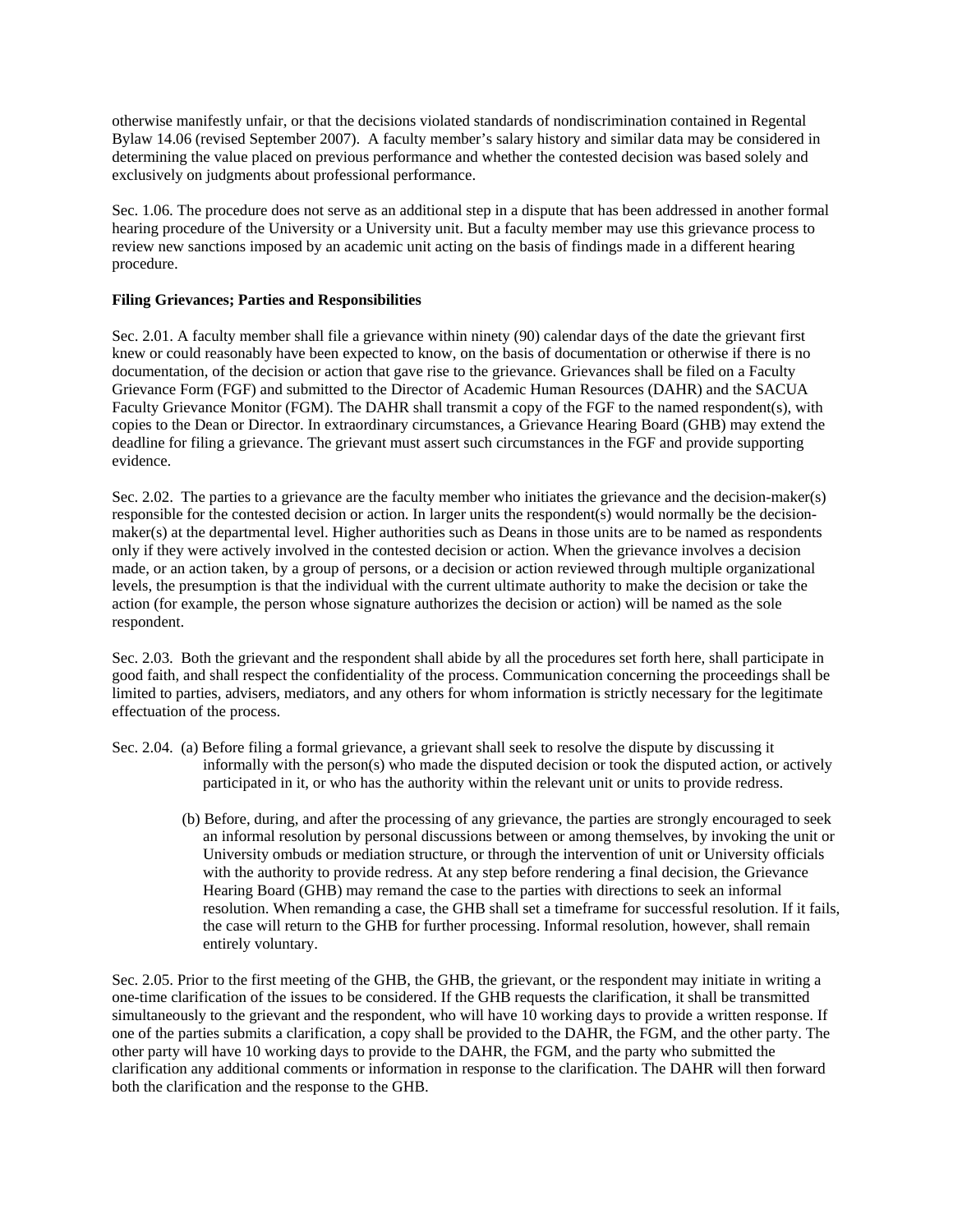#### **Grievance Hearing Board (GHB)**

Sec. 3.01. A Grievance Hearing Board (GHB) shall be established as provided in Sec. 5.03 to handle each grievance filed by a faculty member. Closely related grievances may be consolidated before a single GHB.

Sec. 3.02. The GHB shall meet within 15 working days after it is established. The Board shall first determine in executive session whether the complaint is within the authority or jurisdiction of the grievance process under Sections 1.01 through 1.06. In addition, the Board may dismiss the grievance without a hearing if it concludes, on the basis of the FGF and all other material before the GHB, and with all questions of fact assumed in the grievant's favor, that there are no grounds for deciding the case in the grievant's favor. The GHB may also dismiss the grievance without a hearing if the grievance is filed after the expiration of the time period set forth in Section 2.01.

Sec. 3.03. Within 10 working days of its first meeting, the GHB shall advise the grievant, the respondent, the DAHR, the FGM, and the Dean or Director in writing whether it will proceed with a hearing. If the Board decides the complaint is not grievable because it is not within the coverage of Sections 1.01 through 1.06, or the grievance is to be dismissed under Section 3.02, it shall state its reasons in writing. If the Board decides to proceed, it shall specify in a written notice to the parties, the DAHR, the FGM, and the Dean or Director when and where the hearing will be held and what issues are to be addressed by the parties. The hearing shall be scheduled within 30 working days or as soon thereafter as is practicable.

Sec. 3.04. If the GHB decides the complaint is not grievable, the grievant shall have 15 working days to appeal this decision to SACUA or a faculty body designated by SACUA. The appellate body shall have 20 working days to resolve the issue. Its decision shall be final. Appeals from a GHB decision to dismiss the grievance shall be handled as provided for final Board decisions in Sections 4.01 through 4.03.

Sec. 3.05. The GHB shall ensure fair procedures for the parties in any hearing.<sup>2</sup> Specifically, the grievant and the respondent shall have the following rights:

(a) To be accompanied before the GHB by advisers, who may be attorneys. The advisers may advise their clients but may not participate directly in the hearing.

(b) To appear and present their cases, and to cross-examine the witnesses and challenge the evidence presented by the other party; and

(c) To have access to all relevant evidence, testimonial and documentary, except confidential evaluations and evidence that would infringe upon the privacy interests of third persons. Upon a party's request, the chair of the GHB shall be allowed to examine relevant confidential files of an academic unit or department and to provide the Board with a summary of their contents as they relate to the grievance, giving due consideration to protecting the confidential aspects of the material.

- Sec. 3.06. (a) The GHB may call its own witnesses and obtain relevant documents, subject to the parties' right of access and the confidentiality restrictions of Sec. 3.05(c).
	- (b) Testimony before the GHB is voluntary. If any witness declines to testify about any issue, however, the GHB may draw appropriate inferences about what the testimony would have been based on the refusal to testify. Any such inference should be carefully supported and explained by the GHB.

Sec. 3.07. Hearings before the GHB shall be private and confidential, attended only by the principal parties and their advisers, if any; the Director of Academic Human Resources or designee; and the Faculty Grievance Monitor or designee. Unless otherwise directed by the GHB for good reason, witnesses shall attend only while testifying. The GHB chair may invite appropriate observers or others having a substantial interest in the outcome of the case, if both

The grievance procedure must comply with the demands of due process, most critically, fair notice and an opportunity to be heard. It is not intended to be a substitute for either a civil or a criminal trial and is not subject to all the requirements applicable in those settings.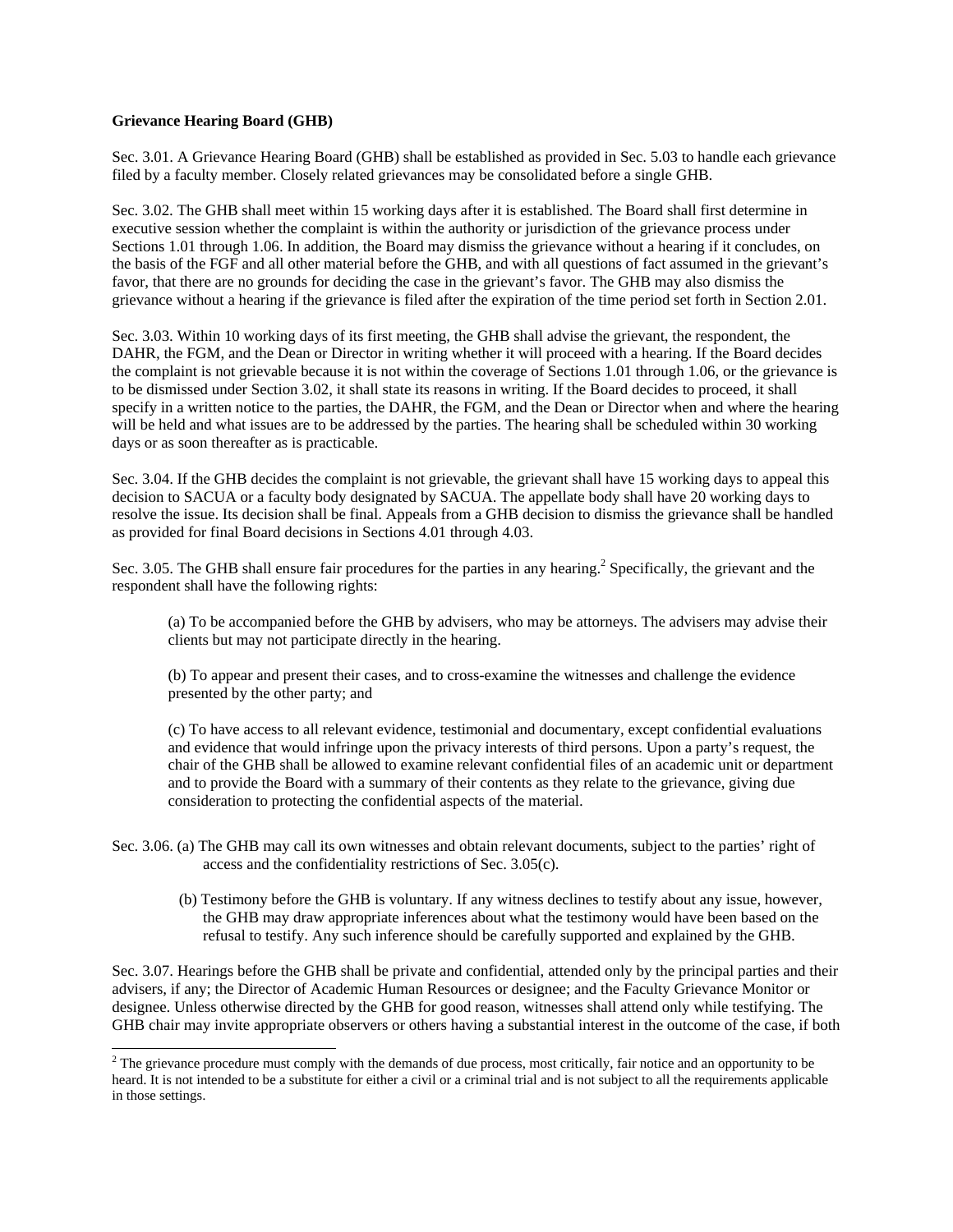the grievant and the respondent agree.

Sec. 3.08. Portions of the hearing at which testimony is taken and evidence presented shall be recorded verbatim, but the recording may be by voice recorder. Both the grievant and the respondent may also record the hearing.

Sec. 3.09. The GHB shall deliver only to the grievant and the respondent a written provisional decision within 20 working days after the completion of testimony and argument. The content of the provisional decision shall remain confidential and may not be shared at any time with any other persons except those entitled without special agreement to participate in the hearing or advise the parties under Sec. 3.07.

Sec. 3.10. The grievant and the respondent shall have 10 working days after receipt of the provisional decision to submit a written response to the GHB.

Sec. 3.11. The GHB shall consider any responses to the provisional decision and shall deliver its final decision within 10 working days after receipt of those responses.

Both the provisional decision and the final decision shall include a summary of the testimony, factual findings, conclusions with reasons the grieved decision or action was or was not violative of University policy or otherwise manifestly unfair, and, if appropriate, a proposed remedy. Decisions of the GHB shall be by majority vote. The reasons for any dissent must be stated in a written minority opinion. The GHB shall present the final decision only to the grievant, the respondent, the Dean or Director, the DAHR, the FGM, and, if appropriate, the department chair.

Sec. 3.12. Although the GHB does not have executive authority, the parties are expected to respect and accept the findings, conclusions, recommendations, and any proposed remedy of the GHB as the considered judgment of a competent and disinterested peer group. The GHB may recommend actions that do not fall within the respondent's authority, but recommendations addressed to those who are not parties should not give rise to the same expectations.

#### **Appeals**

Sec. 4.01. The grievant or the respondent or both may submit a written appeal of a final decision by a GHB within 20 working days of the receipt of the decision. If the Dean or Director is not a respondent, the appeal shall be submitted to the Dean or Director. If the Dean or Director is a respondent, the appeal shall be submitted to the Provost. Either party may submit an appeal contingent upon the other party's appealing. If both parties submit contingent appeals, the appeals shall be treated as withdrawn.

Sec. 4.02. An appeal shall be decided on the record made before the GHB. When necessary in the judgment of the person deciding the appeal, the proceedings may be remanded to the GHB to receive new information. A remand for new information shall be granted on the request of the grievant or the respondent only on a showing that the information could not, in the exercise of reasonable diligence, have been presented when the record was made. A remand shall set the times for further GHB proceedings, including any revised final GHB decision.

Sec. 4.03. The findings, conclusions, recommendations, and proposed remedy, if any, of the GHB shall be presumed valid on appeal, and shall be rejected or modified only because of substantial errors of fact or interpretation of University regulations, because of serious procedural irregularities, or because the appeal authority's considered judgment is that the GHB erred in deciding whether the initially grieved decision or action was or was not violative of University policy or otherwise manifestly unfair, or because any proposed remedy is clearly unreasonable or inappropriate.

Sec. 4.04. The Dean, Director, or Provost shall respond in writing within 30 working days of receiving the appeal, stating the action to be taken and the reasons for it. The response shall be transmitted to the grievant, the respondent, the members of the GHB, the DAHR, and the FGM.

#### **Structure; Organization; Miscellaneous**

Sec. 5.01. This grievance procedure applies to all University faculty defined in Section 1.02 but the Provost may approve amendments by an individual unit to adapt the procedure to its specific conditions or circumstances.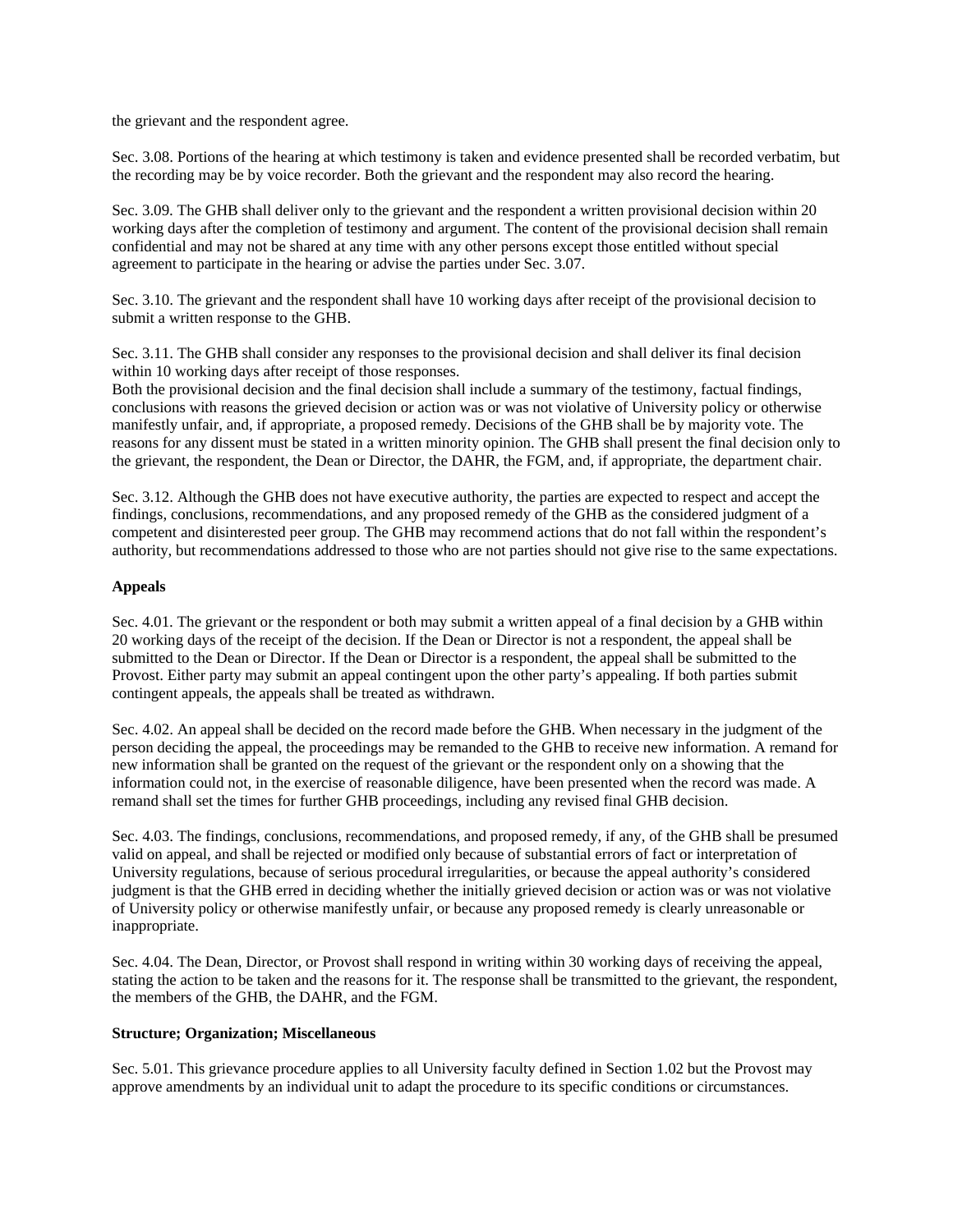Sec. 5.02. A Faculty Grievance Hearing Panel (FGHP) is established from whose members each Grievance Hearing Board will have two selected randomly, subject to the exceptions contained in Sec. 5.03. The FGHP will consist of tenured faculty members, elected by each school or college in accordance with written rules formulated by that unit. Membership on the FGHP will be allotted as follows: the College of Literature, Science, and the Arts and the Medical School, four members each; the Ross School of Business, the College of Engineering, the School of Public Health and the School of Music, Theatre, and Dance, two each; and all other schools and colleges, one each. FGHP members will serve single staggered terms of three years, except that initially nine members will be chosen by lot to serve one year, nine by lot to serve two years, and the rest will serve three years. FGHP members may not serve consecutive terms. Vacancies will be filled in the same manner except that if the unexpired term is one year or less, the replacement member shall serve an additional three-year term.

- Sec. 5.03. (a) Within 10 working days of receiving the notice of a pending grievance, the DAHR and the FGM shall meet or communicate and choose by lot two persons from the FGHP to serve on the GHB. Those two members shall come from different academic units and neither shall come from the academic unit(s)<sup>3</sup> of the grievant. The DAHR and the FGM may then agree on one of the two members as a chair for the GHB or leave the choice between those two to the Board itself.
	- (b) The third member of the GHB shall come from the academic unit in which the grievance arises. Each academic unit shall formulate written rules for electing three to five tenured faculty as potential GHB members. Within 10 working days of receiving the notice of a pending grievance from the DAHR, the grievant and the respondent shall each nominate three members from this list of potential Board members. Both parties shall rank their preferences and transmit their choices to the DAHR and the FGM. Within 5 working days the DAHR and the FGM shall jointly determine the one nominee most favored by both parties. If there is a tie among the choices, the DAHR and the FGM will jointly resolve the tie by lot.
	- (c) At any time prior to the first meeting of the GHB established as provided in subsections (a) and (b) above, the grievant and the respondent have the option of agreeing upon any three tenured University faculty members from any academic unit, whether or not members of the FGHP, to serve as the GHB. In this instance, the remaining provisions regarding GHBs will apply.

Sec. 5.04. A member of a GHB shall recuse herself or himself if she or he has significant personal or professional associations with either party, and any member shall be excused with the concurrence of both the DAHR and the FGM, if either the grievant or the respondent objects for sufficient cause to that person's serving. If the DAHR and the FGM disagree about excusing a GHB member, the issue shall be resolved by the Dean or Director, or, if the Dean or Director is a respondent, by the Provost. A recused or excused Board member shall be replaced by using the same procedure applicable to the selection of that member.

Sec. 5.05. The Faculty Grievance Monitor (FGM) is a tenured faculty member who is appointed annually by SACUA to monitor all grievances. In addition to the functions assigned elsewhere, the FGM and the DAHR shall have the following responsibilities:

- (a) Jointly to provide or arrange for the training of FGHP members, and especially those designated as GHB chairs, in the conduct of a hearing and the preparation of a formal written decision;
- (b) Jointly or separately to provide objective information to either the grievant or the respondent or both about the operation of the grievance procedure;
- (c) Separately to monitor the processing of all grievances and to report to the Dean or Director, or to the Provost if the Dean or Director is a respondent, any delay or other failure to comply with specified

-

<sup>&</sup>lt;sup>3</sup> In these rules the term "academic unit" generally means a school, college, center, institute, or program. In schools or colleges that have more than 100 faculty members covered by this procedure and that have separate departments or equivalent subdivisions, "academic unit" shall mean, for the purpose of selecting the third "internal" GHB member only, a department or equivalent subdivision. If the size of particular departments or equivalent subdivisions makes it difficult to elect three to five potential internal GHB members, the school or college may combine closely related departments or subdivisions for this purpose.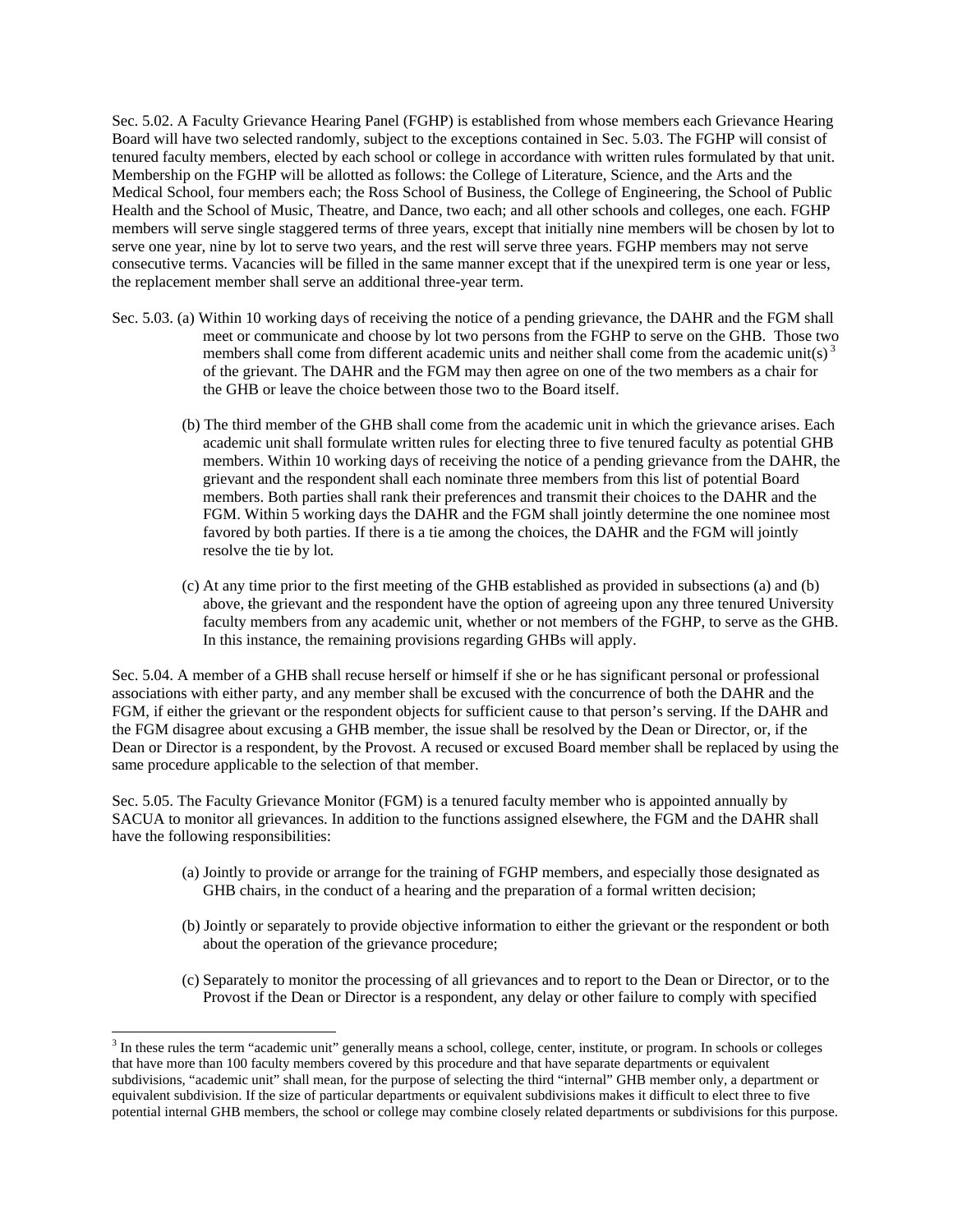procedures or GHB directives or decisions on appeal under Section 3.04 or Section 4.03;

- (d) Separately to maintain confidential records of all grievance proceedings, including copies of all written documents that are submitted and of any written transcript of testimony that is prepared. If there is a single voice or electronic recording of the testimony, the DAHR shall maintain custody of it after the GHB renders a final decision, but shall allow access as needed by the parties, the FGM, and the University authority to whom any appeal is addressed; and
- (e) Jointly to provide redacted reports or summaries of cases, with party names and all identifying details deleted, to University administrators and faculty members, scholars, and others with a legitimate interest in knowing about the proceedings.

Sec. 5.06. The Dean or Director, or the Provost if the Dean or Director is a respondent, shall take prompt action to remedy any undue delay in the processing of grievances or other failure by any party to comply with specified procedures or GHB directives or decisions on appeal under Section 3.04 or Section 4.03.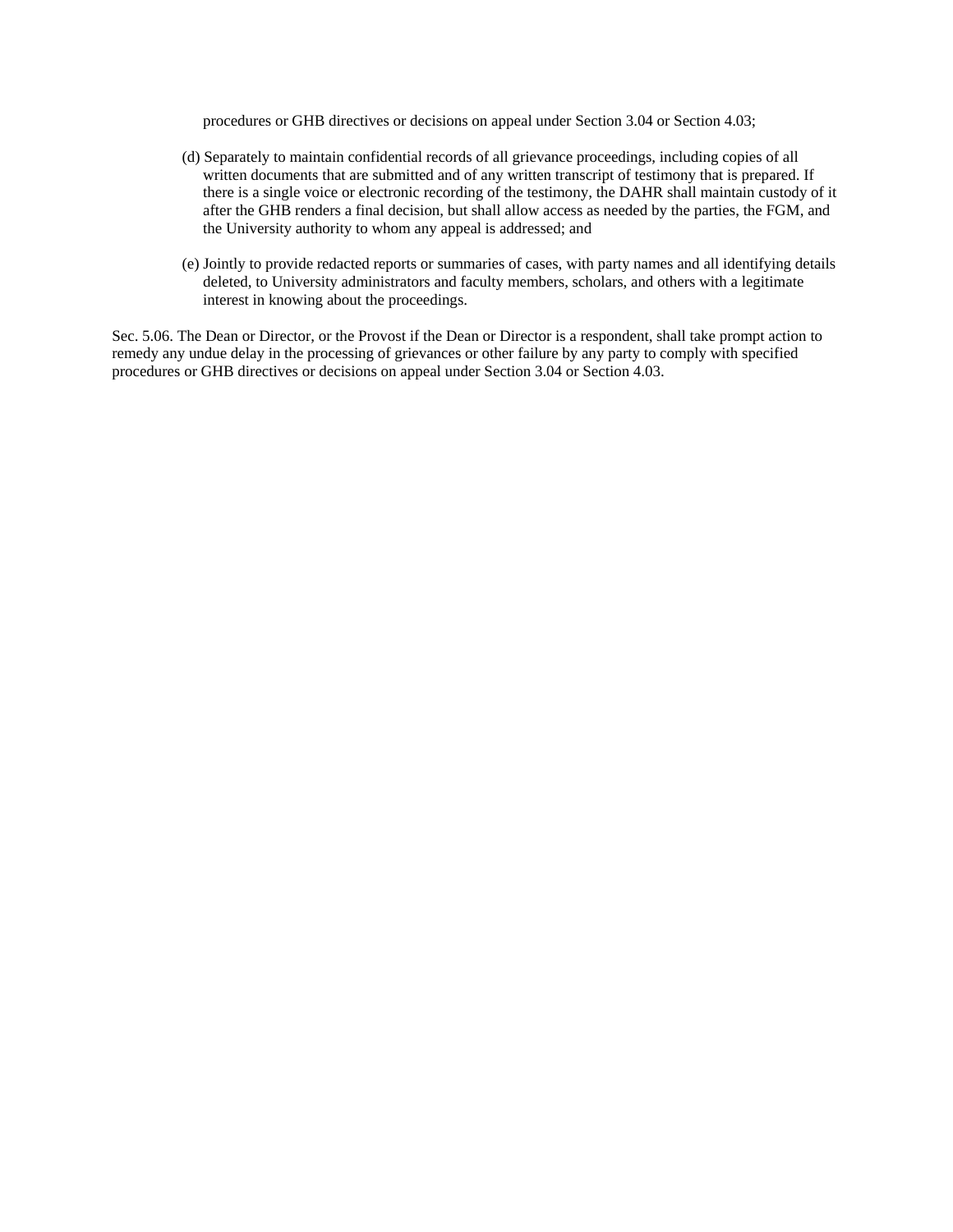#### **Flow Chart Narrative of Revised Faculty Grievance Procedure**

- 1. Grievant must seek to resolve the dispute by discussing informally with Respondent.<sup>4</sup>
- 2. Grievant files grievance with the Director of Academic Human Resources ("DAHR") and the SACUA Faculty Grievance Monitor ("FGM") within 90 calendar days of the date Grievant first knew or could reasonably have been expected to know of the decision/action that gave rise to the grievance.
- 3. Within 10 working days of receiving notice of a pending grievance, DAHR and FGM shall select two persons from Faculty Grievance Hearing Panel. The DAHR and FGM may then select the chair from the two or leave the choice up to the Grievance Hearing Board ("GHB").
- 4. Within 10 working days of receiving notice of pending grievance from DAHR, Grievant and Respondent shall each nominate three members from Unit's list of potential GHB members, ranking their preferences.
- 5. Within 5 working days of receiving lists from Grievant and Respondent, the DAHR and FGM shall jointly determine most favored nominee from the two lists.
- 6. The GHB must meet within 15 working days after it is established to determine grievability and/or potential summary disposition.
- 7. Within 10 working days of its first meeting, the GHB must advise the parties, the Dean or Director, and the DAHR and FGM in writing whether the issues presented by the grievant are grievable and whether it will proceed to hearing.
- 8. If the GHB determines that the complaint is not grievable, the grievant has 15 working days to appeal the decision to SACUA, which must issue a response within 20 working days. SACUA's decision on grievability is final.
- 9. If the complaint is determined to be grievable, the GHB convenes a hearing within 30 working days or "as soon thereafter as is practicable." Both the grievant and the respondent may present evidence and witnesses, and may question all witnesses who participate in the hearing. Testimony at hearings is voluntary. The parties may also be accompanied by an adviser. The hearing is private and confidential, but a record will be made of testimony and presentation of evidence.
- 10. At the conclusion of the hearing, the GHB deliberates in private. Within 20 working days after the completion of testimony and argument, the GHB delivers to the grievant and the respondent a provisional decision that includes a written summary of the testimony, a statement of factual findings, and, if appropriate, a recommended remedy.
- 11. Within 10 working days of receipt of the provisional decision, the grievant and the respondent may submit a written response to the GHB.
- 12. Within 10 working days of receipt of the responses to the provisional decision, the GHB issues its final decision.
- 13. Appeals

-

- a. The parties may appeal the decision of the GHB to the Dean or Director, or if the Dean or Director is a respondent, the Provost, within 20 working days of the receipt of the decision. Either party may file an appeal contingent upon the other party's appealing.
- b. The Dean or Director or Provost shall transmit a response to the parties, the DAHR and the FGM within 30 working days of receiving the appeal, stating the actions to be taken and the reasons for it.

<sup>&</sup>lt;sup>4</sup> Grievant and Respondent can seek an informal resolution with the assistance of Mediation Services or an ombuds at any time during the process.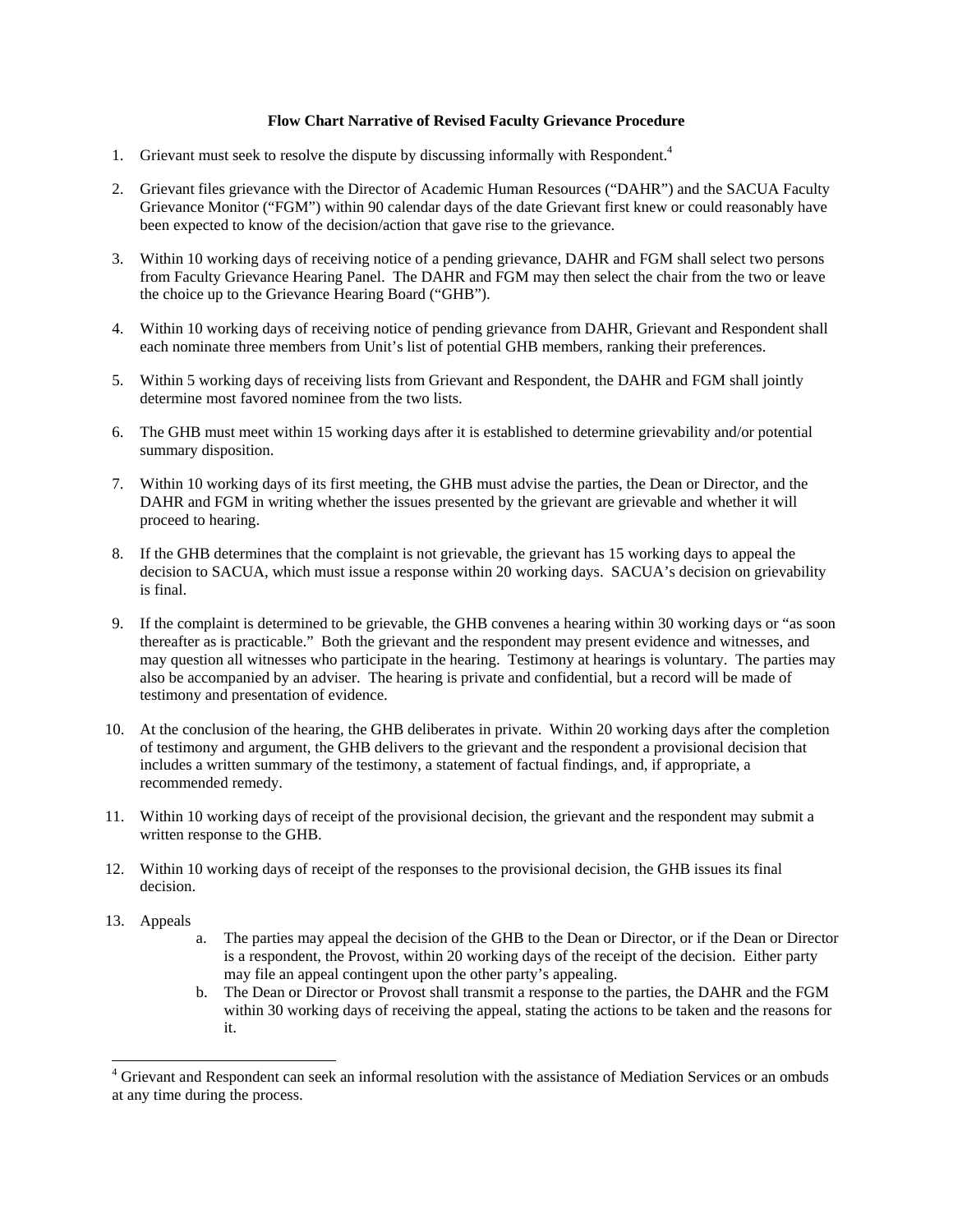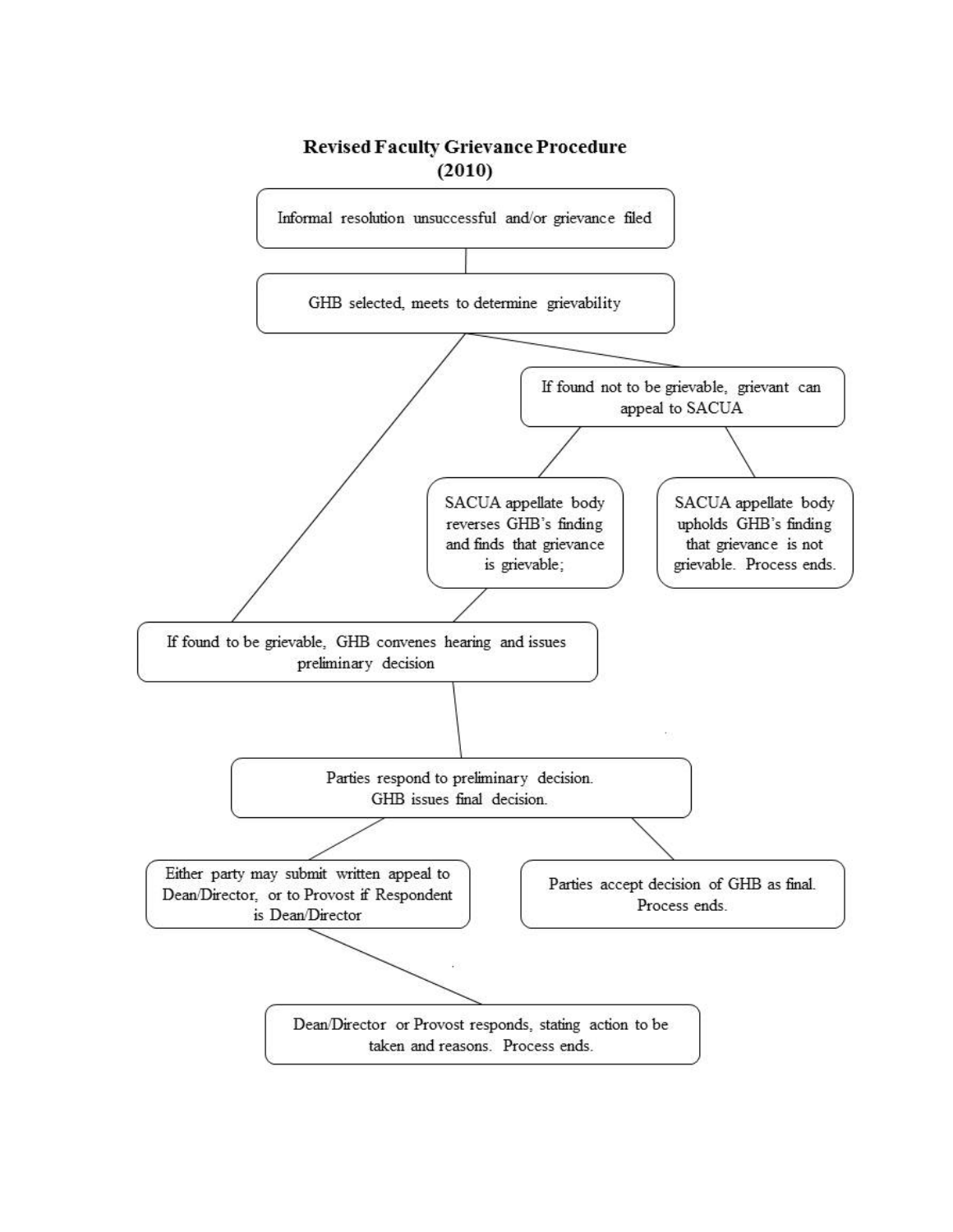# FORM TO WITHDRAW INITIATED FACULTY GRIEVANCE

\_\_\_\_\_\_\_\_\_\_\_\_\_\_\_\_\_\_\_\_\_\_\_\_\_\_\_\_\_\_\_\_\_\_\_\_\_\_\_\_\_\_\_\_\_\_\_\_\_\_\_\_\_\_\_\_\_\_\_\_\_\_\_\_\_

\_\_\_\_\_\_\_\_\_\_\_\_\_\_\_\_\_\_\_\_\_\_\_\_\_\_\_\_\_\_\_\_\_\_\_\_\_\_\_\_\_\_\_\_\_\_\_\_\_\_\_\_\_\_\_\_\_\_\_\_\_\_\_\_\_

\_\_\_\_\_\_\_\_\_\_\_\_\_\_\_\_\_\_\_\_\_\_\_\_\_\_\_\_\_\_\_\_\_\_\_\_\_\_\_\_\_\_\_\_\_\_\_\_\_\_\_\_\_\_\_\_\_\_\_\_\_\_\_\_\_

\_\_\_\_\_\_\_\_\_\_\_\_\_\_\_\_\_\_\_\_\_\_\_\_\_\_\_\_\_\_\_\_\_\_\_\_\_\_\_\_\_\_\_\_\_\_\_\_\_\_\_\_\_\_\_\_\_\_\_\_\_\_\_\_\_ \_\_\_\_\_\_\_\_\_\_\_\_\_\_\_\_\_\_\_\_\_\_\_\_\_\_\_\_\_\_\_\_\_\_\_\_\_\_\_\_\_\_\_\_\_\_\_\_\_\_\_\_\_\_\_\_\_\_\_\_\_\_\_\_\_ \_\_\_\_\_\_\_\_\_\_\_\_\_\_\_\_\_\_\_\_\_\_\_\_\_\_\_\_\_\_\_\_\_\_\_\_\_\_\_\_\_\_\_\_\_\_\_\_\_\_\_\_\_\_\_\_\_\_\_\_\_\_\_\_\_ \_\_\_\_\_\_\_\_\_\_\_\_\_\_\_\_\_\_\_\_\_\_\_\_\_\_\_\_\_\_\_\_\_\_\_\_\_\_\_\_\_\_\_\_\_\_\_\_\_\_\_\_\_\_\_\_\_\_\_\_\_\_\_\_\_

\_\_\_\_\_\_\_\_\_\_\_\_\_\_\_\_\_\_\_\_\_\_\_\_\_\_\_\_\_\_\_\_\_\_\_\_\_\_\_\_\_\_\_\_\_\_\_\_\_\_\_\_\_\_\_\_\_\_\_\_\_\_\_\_\_

\_\_\_\_\_\_\_\_\_\_\_\_\_\_\_\_\_\_\_\_\_\_\_\_\_\_\_\_\_\_\_\_\_\_\_\_\_\_\_\_\_\_\_\_\_\_\_\_\_\_\_\_\_\_\_\_\_\_\_\_\_\_\_\_\_

\_\_\_\_\_\_\_\_\_\_\_\_\_\_\_\_\_\_\_\_\_\_\_\_\_\_\_\_\_\_\_\_\_\_\_\_\_\_\_\_\_\_\_\_\_\_\_\_\_\_\_\_\_\_\_\_\_\_\_\_\_\_\_\_\_ \_\_\_\_\_\_\_\_\_\_\_\_\_\_\_\_\_\_\_\_\_\_\_\_\_\_\_\_\_\_\_\_\_\_\_\_\_\_\_\_\_\_\_\_\_\_\_\_\_\_\_\_\_\_\_\_\_\_\_\_\_\_\_\_\_ \_\_\_\_\_\_\_\_\_\_\_\_\_\_\_\_\_\_\_\_\_\_\_\_\_\_\_\_\_\_\_\_\_\_\_\_\_\_\_\_\_\_\_\_\_\_\_\_\_\_\_\_\_\_\_\_\_\_\_\_\_\_\_\_\_

\_\_\_\_\_\_\_\_\_\_\_\_\_\_\_\_\_\_\_\_\_\_\_\_\_\_\_\_\_\_\_\_\_\_\_\_\_\_\_\_\_\_\_\_\_\_\_\_\_\_\_\_\_\_\_\_\_\_\_\_\_\_\_\_\_ \_\_\_\_\_\_\_\_\_\_\_\_\_\_\_\_\_\_\_\_\_\_\_\_\_\_\_\_\_\_\_\_\_\_\_\_\_\_\_\_\_\_\_\_\_\_\_\_\_\_\_\_\_\_\_\_\_\_\_\_\_\_\_\_\_ \_\_\_\_\_\_\_\_\_\_\_\_\_\_\_\_\_\_\_\_\_\_\_\_\_\_\_\_\_\_\_\_\_\_\_\_\_\_\_\_\_\_\_\_\_\_\_\_\_\_\_\_\_\_\_\_\_\_\_\_\_\_\_\_\_ \_\_\_\_\_\_\_\_\_\_\_\_\_\_\_\_\_\_\_\_\_\_\_\_\_\_\_\_\_\_\_\_\_\_\_\_\_\_\_\_\_\_\_\_\_\_\_\_\_\_\_\_\_\_\_\_\_\_\_\_\_\_\_\_\_

\_\_\_\_\_\_\_\_\_\_\_\_\_\_\_\_\_\_\_\_\_\_\_\_\_\_\_\_\_\_\_\_\_\_\_\_\_\_\_\_\_\_\_\_\_\_\_\_\_\_\_\_\_\_\_\_\_\_\_\_\_\_\_\_\_

Date:

Name (please print or type):

\_\_\_\_\_\_\_\_\_\_\_\_\_\_\_\_\_\_\_\_\_\_\_\_\_\_\_\_

Rank:

Academic Unit:

Action(s) Disputed Regarding Aspects of Your Employment:

Date of Written Notification of Action(s) Disputed:

Respondent Designated In Disputed Action(s):

Resolution of Dispute(s) Requested:

Did You File The Dispute(s) In Another Forum (such as might occur with Sexual Assault or Sexual Harassment)? If so, what agency(ies)?

This form should be filed with your Dean or Director and the other offices indicated below as soon as possible after you decide to withdraw this grievance you have initiated. Filing this form will have no effect on your employment status, neither prolonging nor shortening it. Be sure to read carefully and thoroughly any appended instructions and information, and please keep a copy of this Withdraw Form.

Signature of Grievant:

cc: Dean

 SACUA Faculty Grievance Monitor, 6048 Fleming Administration Building Campus Mail 1340 Academic Human Resource Office, 4005 Wolverine Building 3003 S. State St. Campus Mail 1281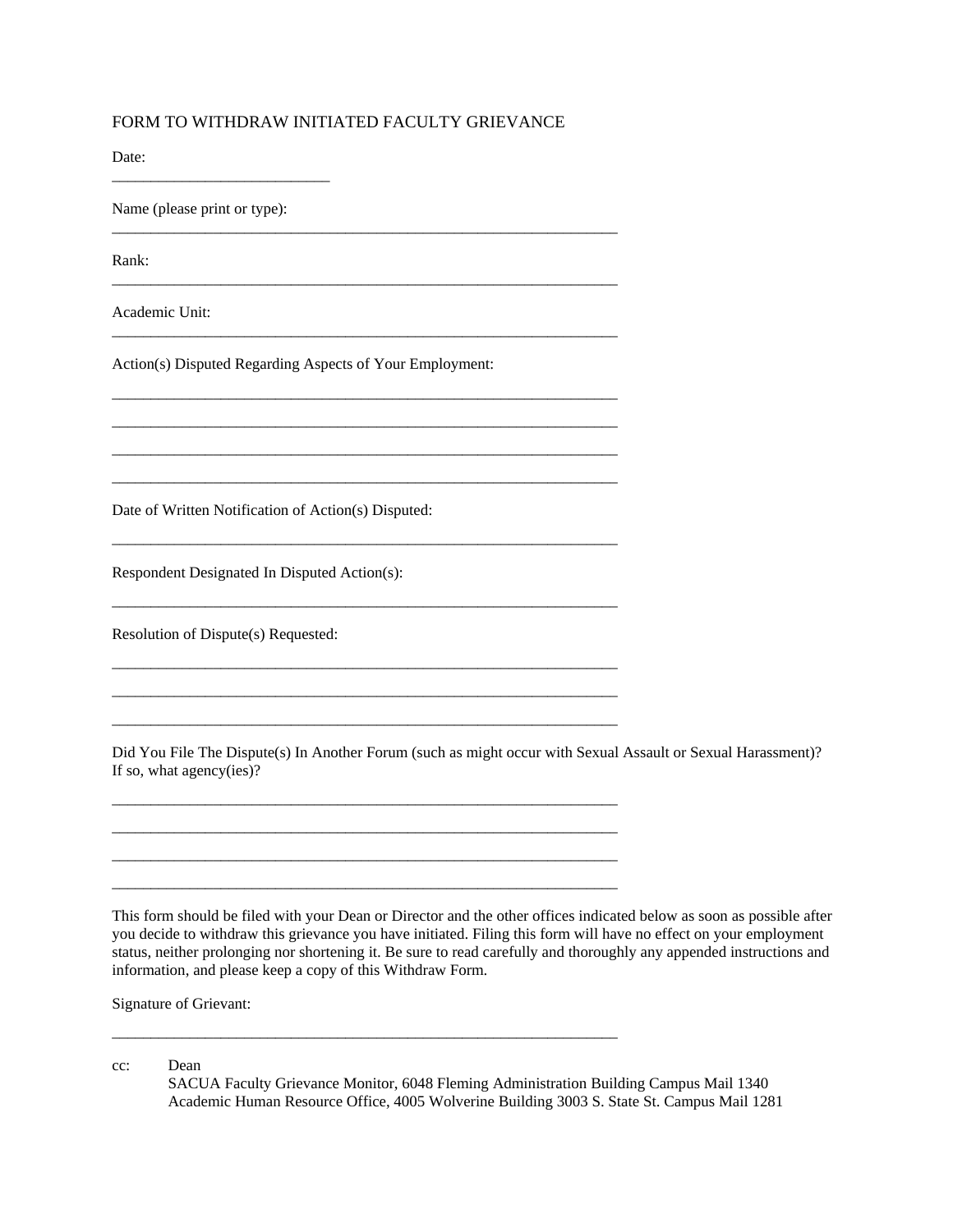# FACULTY GRIEVANCE APPLICATION FORM

Date:

Name(please print or type):

\_\_\_\_\_\_\_\_\_\_\_\_\_\_\_\_\_\_\_\_\_\_\_\_\_\_\_\_

Rank:

Academic Unit:

Action(s) Disputed Regarding Aspects of Your Employment:

\_\_\_\_\_\_\_\_\_\_\_\_\_\_\_\_\_\_\_\_\_\_\_\_\_\_\_\_\_\_\_\_\_\_\_\_\_\_\_\_\_\_\_\_\_\_\_\_\_\_\_\_\_\_\_\_\_\_\_\_\_\_\_\_\_

\_\_\_\_\_\_\_\_\_\_\_\_\_\_\_\_\_\_\_\_\_\_\_\_\_\_\_\_\_\_\_\_\_\_\_\_\_\_\_\_\_\_\_\_\_\_\_\_\_\_\_\_\_\_\_\_\_\_\_\_\_\_\_\_\_

\_\_\_\_\_\_\_\_\_\_\_\_\_\_\_\_\_\_\_\_\_\_\_\_\_\_\_\_\_\_\_\_\_\_\_\_\_\_\_\_\_\_\_\_\_\_\_\_\_\_\_\_\_\_\_\_\_\_\_\_\_\_\_\_\_

\_\_\_\_\_\_\_\_\_\_\_\_\_\_\_\_\_\_\_\_\_\_\_\_\_\_\_\_\_\_\_\_\_\_\_\_\_\_\_\_\_\_\_\_\_\_\_\_\_\_\_\_\_\_\_\_\_\_\_\_\_\_\_\_\_ \_\_\_\_\_\_\_\_\_\_\_\_\_\_\_\_\_\_\_\_\_\_\_\_\_\_\_\_\_\_\_\_\_\_\_\_\_\_\_\_\_\_\_\_\_\_\_\_\_\_\_\_\_\_\_\_\_\_\_\_\_\_\_\_\_ \_\_\_\_\_\_\_\_\_\_\_\_\_\_\_\_\_\_\_\_\_\_\_\_\_\_\_\_\_\_\_\_\_\_\_\_\_\_\_\_\_\_\_\_\_\_\_\_\_\_\_\_\_\_\_\_\_\_\_\_\_\_\_\_\_ \_\_\_\_\_\_\_\_\_\_\_\_\_\_\_\_\_\_\_\_\_\_\_\_\_\_\_\_\_\_\_\_\_\_\_\_\_\_\_\_\_\_\_\_\_\_\_\_\_\_\_\_\_\_\_\_\_\_\_\_\_\_\_\_\_ \_\_\_\_\_\_\_\_\_\_\_\_\_\_\_\_\_\_\_\_\_\_\_\_\_\_\_\_\_\_\_\_\_\_\_\_\_\_\_\_\_\_\_\_\_\_\_\_\_\_\_\_\_\_\_\_\_\_\_\_\_\_\_\_\_ \_\_\_\_\_\_\_\_\_\_\_\_\_\_\_\_\_\_\_\_\_\_\_\_\_\_\_\_\_\_\_\_\_\_\_\_\_\_\_\_\_\_\_\_\_\_\_\_\_\_\_\_\_\_\_\_\_\_\_\_\_\_\_\_\_

\_\_\_\_\_\_\_\_\_\_\_\_\_\_\_\_\_\_\_\_\_\_\_\_\_\_\_\_\_\_\_\_\_\_\_\_\_\_\_\_\_\_\_\_\_\_\_\_\_\_\_\_\_\_\_\_\_\_\_\_\_\_\_\_\_

\_\_\_\_\_\_\_\_\_\_\_\_\_\_\_\_\_\_\_\_\_\_\_\_\_\_\_\_\_\_\_\_\_\_\_\_\_\_\_\_\_\_\_\_\_\_\_\_\_\_\_\_\_\_\_\_\_\_\_\_\_\_\_\_\_ \_\_\_\_\_\_\_\_\_\_\_\_\_\_\_\_\_\_\_\_\_\_\_\_\_\_\_\_\_\_\_\_\_\_\_\_\_\_\_\_\_\_\_\_\_\_\_\_\_\_\_\_\_\_\_\_\_\_\_\_\_\_\_\_\_ \_\_\_\_\_\_\_\_\_\_\_\_\_\_\_\_\_\_\_\_\_\_\_\_\_\_\_\_\_\_\_\_\_\_\_\_\_\_\_\_\_\_\_\_\_\_\_\_\_\_\_\_\_\_\_\_\_\_\_\_\_\_\_\_\_

\_\_\_\_\_\_\_\_\_\_\_\_\_\_\_\_\_\_\_\_\_\_\_\_\_\_\_\_\_\_\_\_\_\_\_\_\_\_\_\_\_\_\_\_\_\_\_\_\_\_\_\_\_\_\_\_\_\_\_\_\_\_\_\_\_ \_\_\_\_\_\_\_\_\_\_\_\_\_\_\_\_\_\_\_\_\_\_\_\_\_\_\_\_\_\_\_\_\_\_\_\_\_\_\_\_\_\_\_\_\_\_\_\_\_\_\_\_\_\_\_\_\_\_\_\_\_\_\_\_\_ \_\_\_\_\_\_\_\_\_\_\_\_\_\_\_\_\_\_\_\_\_\_\_\_\_\_\_\_\_\_\_\_\_\_\_\_\_\_\_\_\_\_\_\_\_\_\_\_\_\_\_\_\_\_\_\_\_\_\_\_\_\_\_\_\_

Date of Written Notification of Action(s) Disputed:

Respondent Designated In Disputed Action(s):

Did You File The Dispute(s) In Another Forum (such as might occur with Sexual Assault or Sexual Harassment)? If so, what agency(ies)?

This form must be filed with your Dean or Director, with copies to the offices indicated below, within 180 days of the date written notification of the action(s) you dispute was received, or reasonably could be assumed to have been received, by you. The process is available to all regular and supplemental instructional and primary research staff qualifying as faculty members under Regents' Bylaw 5. Your signature below indicates that you have read the faculty grievance policy of your academic unit (available at the Dean or Director's or the SACUA office) and understand it, and that you will explore (or have explored) resolution of these disputed matters through your unit ombudsperson and through the University's Faculty Consultation and Conciliation Service, Academic Human Resources Office, even though requesting formal meetings with the Grievance Review Board (GRB) which now will be established. You need have no more written exposition of your circumstances in dispute to initiate your grievance than is possible on this brief form, but you will need as extensive documentation as you wish by the time your GRB first meets formally. Note that the first meeting of the GRB will be without either grievant or respondent present and will deal with grievability of the issues, technical matters of procedure, establishing meeting times, etc.